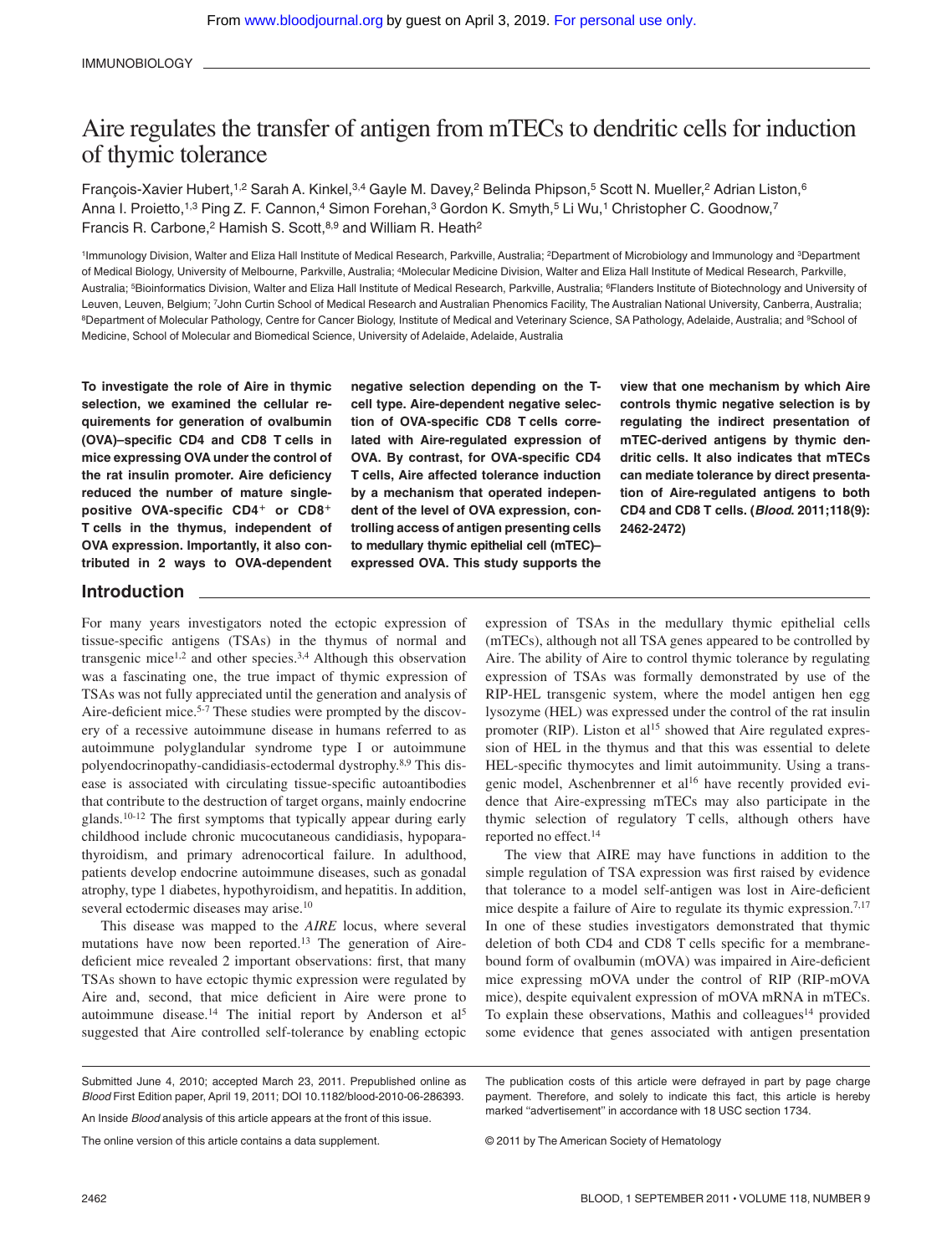were regulated by Aire in mTEC and that Aire-deficient mTECs were inefficient at MHC I–restricted antigen presentation. In a subsequent study, Gray et al<sup>18</sup> have shown that Aire also affects the development of mTECs, with increased numbers, and reduced turnover, of this population in Aire-deficient mice. Aire protein is expressed in the most mature form of mTECs, which are likely to be the predominant antigen-presenting population because they express the greatest levels of MHC II and costimulatory molecules. Gray et al<sup>18</sup> provided evidence that Aire expression in a cell line was able to promote apoptosis, suggesting that Aire may regulate mTEC numbers by controlling cell death.

The authors of the aforementioned studies suggested several possible roles for Aire in the control of thymic tolerance, and the complexity of this process was further emphasized by the variation in autoimmune phenotypes when Aire deficiency was examined in several different genetic backgrounds.<sup>19</sup> To further investigate the role of Aire in self-tolerance, we generated Aire-deficient mice on a pure B6 background using B6 ES cells.<sup>20</sup> These mice were crossed to transgenic lines expressing either a secreted or a membranebound form of OVA under the control of the rat insulin promoter. We then used OVA-specific TCR transgenic mice to follow thymic selection and to dissect the various contributions of Aire to this process. Our studies highlight a role for Aire in controlling the transfer of antigen from mTECs to dendritic cells (DCs) as well as its role in regulation of antigen expression for direct presentation by mTECs.

## **Methods**

#### **Mice**

Mice were bred and maintained at the Walter and Eliza Hall Institute for Medical Research. Aire knockout,<sup>20</sup> and other strains have been described.<sup>21,22</sup> B6 mice were used at 3-8 weeks of age by the use of protocols approved by the Melbourne Health Animal Ethics Committee.

#### **BM chimeras**

BM chimeras were generated as previously described<sup>23</sup> and left 6 weeks before analysis.

#### **Epithelial cell and DC purification**

TECs were enriched from the thymus as described.24 In brief, 10-12 thymi in MT-RPMI were briefly agitated with a wide-bore glass pipette and then subjected to enzymatic digestion in 5 mL of 0.125% (wt/vol) collagenase D with 0.1% (wt/vol) DNAse I (Boehringer) at 37°C for 15 minutes. Cells released into suspension were removed after larger thymic fragments had settled. This was repeated 3-4 times with fresh media. In the final digest, collagenase D was replaced with trypsin. Each cell isolation was counted and the final 2 or 3 enrichments pooled. A negative depletion was performed to enrich for CD45<sup>-</sup> cells with the use of CD45 microbeads (Miltenyi Biotec) and the AutoMACS system (Miltenyi Biotec). Purity was  $> 90\%$ . Cells were stained with Ly51-FITC (clone 6C3), MHC II-PE (clone M5/114.15.2), and CD45-APC (clone 30F11) mAbs, and CD45<sup>-</sup> MHC IIhigh Ly51<sup>lo</sup> cells (mTECs) were sorted on a FACSAria instrument (Becton Dickinson). DCs were isolated as previously described.25

#### **Flow cytometric analysis**

Fluorescent-labeled thymocyte preparations were analyzed on a LSR I instrument (BD Biosciences). Cells were labeled with anti-CD4 FITC (GK1.5), anti-CD25 PE (PC61.5), anti-V $\alpha$ 2 biotin (1320.1), and anti-CD8 APC (clone 53-6.7), followed by Streptavidin-PerCp5.5. Dead cells were eliminated by the use of Hoechst 33342 staining (Sigma-Aldrich) and cell

numbers determined with Sphero beads (BD Biosciences) as previously described.23

DC were stained with mAbs to CD11c (N418-PECy7), CD45RA (14.8-allophycocyanin), CD8 (YTS169.4-PE), and signal regulatory protein- $\alpha$  (p84-biotin), followed by streptavidin-PerCP-Cy5.5. FITCconjugated mAbs were used to stain MHC II (M5/114.15.2) or CD80 (16-10A1) or CD86 (GL1). DC preparations were analyzed on a LSR II (BD Biosciences).

#### **Quantitative real-time PCR**

RNA was extracted from sorted mTECs and DCs by use of the RNeasy Micro Kit, which included an on column DNase digest (QIAGEN). Reverse transcription was performed with SuperScript III RNase H-Reverse Transcriptase (Invitrogen) with random primers (Promega). Quantitative RT-PCR was performed by use of the Roche LightCycler 480 System with the following primers designed by use of the Universal ProbeLibrary assay design center: Hprt: F-tcctcctcagaccgctttt, R-cctggttcatcatcgctaatc, probe #95; Aire: F-tgctagtcacgaccctgttct, R-ggatgccgtcaaatgagtg, probe #109; Ins2: F-gaagtggaggacccacaagt, R-agtgccaaggtctgaaggtc, probe #32; Spna2: F-gctagtcactatgcctcagatgaa R-aagctcccacagctccag, probe #91; and OVA F-gctatgggcattactgacgtg, R-tgctgaggagatgccagac, probe #41. All quantitative RT-PCRs were prepared in 10  $\mu$ L with final concentrations of 1 $\times$ LightCycler 480 Probes Master, 200nM forward and reverse primers, and 100nM Universal ProbeLibrary probe, by use of the following cycling conditions: 95°C for 10 minutes, 45 cycles of 95°C (10 seconds) and 60°C (30 seconds), 40°C (1 minute) to cool. Direct detection of PCR products was monitored by measuring the increase in fluorescence by the LightCycler 480 quantification software. Relative expression was calculated by use of the  $2$ - $\Delta\Delta$ Ct method. For chemokine qRT-PCR: Crossing-point values were calculated by use of the second derivative maximum method performed by the LightCycler 480 quantification software. Serially diluted cDNA was used to construct a 4-point standard curve for each quantitative RT-PCR assay. The starting quantity (in arbitrary units) of cDNA for each gene was then calculated as a linear function of the logarithmic concentration and crossing point. The starting quantity of each target gene was normalized to the starting quantity of housekeeping gene *Hprt* for each sample. Results are shown relative to wild-type (WT). Data shown are mean  $\pm$  SE of 3 biological replicates. Primer sequences are as follows:

Ccl1: tcccctgaagtttatccagtg; cagctttctctacctttgttcagc Ccl3: tgcaaccaagtcttctcagc; ggaatcttccggctgtagg Ccl6: ccttgtggctgtccttgg; gcgacgatcttctttttcca Ccl7: ttctgtgcctgctgctcata; ttgacatagcagcatgtggat Ccl8: ttctttgcctgctgctcata; gcaggtgactggagccttat Ccl9: tgggcccagatcacacat; tgtgaaacatttcaatttcaagc Ccl11: cacggtcacttccttcacct; tggggatcttcttactggtca Ccl17: tgcttctggggacttttctg; gaatggcccctttgaagtaa Cxcl4: cggttccccagctcatag; tgacatttaggcagctgatacc Cxcl13: catagatcggattcaagttacgc; cacacatataactttcttcatcttggt Cxcl15: tgctcaaggctggtccat; gacatcgtagctcttgagtgtca Ccl25: gagtgccaccctaggtcatc; ccagctggtgcttactctga

#### **Statistical analysis**

Statistical significance was evaluated using the 2-tailed Student *t* test for 2 groups. *P* values  $\leq .05$  were considered significant (\**P*  $\leq .05$ , \*\**P*  $\leq .01$ ,  $***P \leq .001$ ).

#### **Illumina BeadChip expression arrays**

RNA from  $Aire^{+/+}$  and  $Aire^{-/-}$  mTECs was isolated by the use of an RNeasy Minikit (QIAGEN), including an on column DNase digest. Total RNA quality and quantity were ascertained by use of the Agilent Bioanalyser 2100 with of the NanoChip protocol. A total of 50-500 ng of RNA was labeled with the Ambion Total Prep RNA amplification kit. A total of 1.5  $\mu$ g of labeled cRNA was then prepared for hybridization to the Illumina Mouse-6 Expression Beadchip (Version 1.1) by preparing a probe cocktail (cRNA at  $0.05 \mu g/\mu L$ ) that included GEX-HYB Hybridization Buffer. A total hybridization volume of  $30 \mu L$  was prepared for each sample and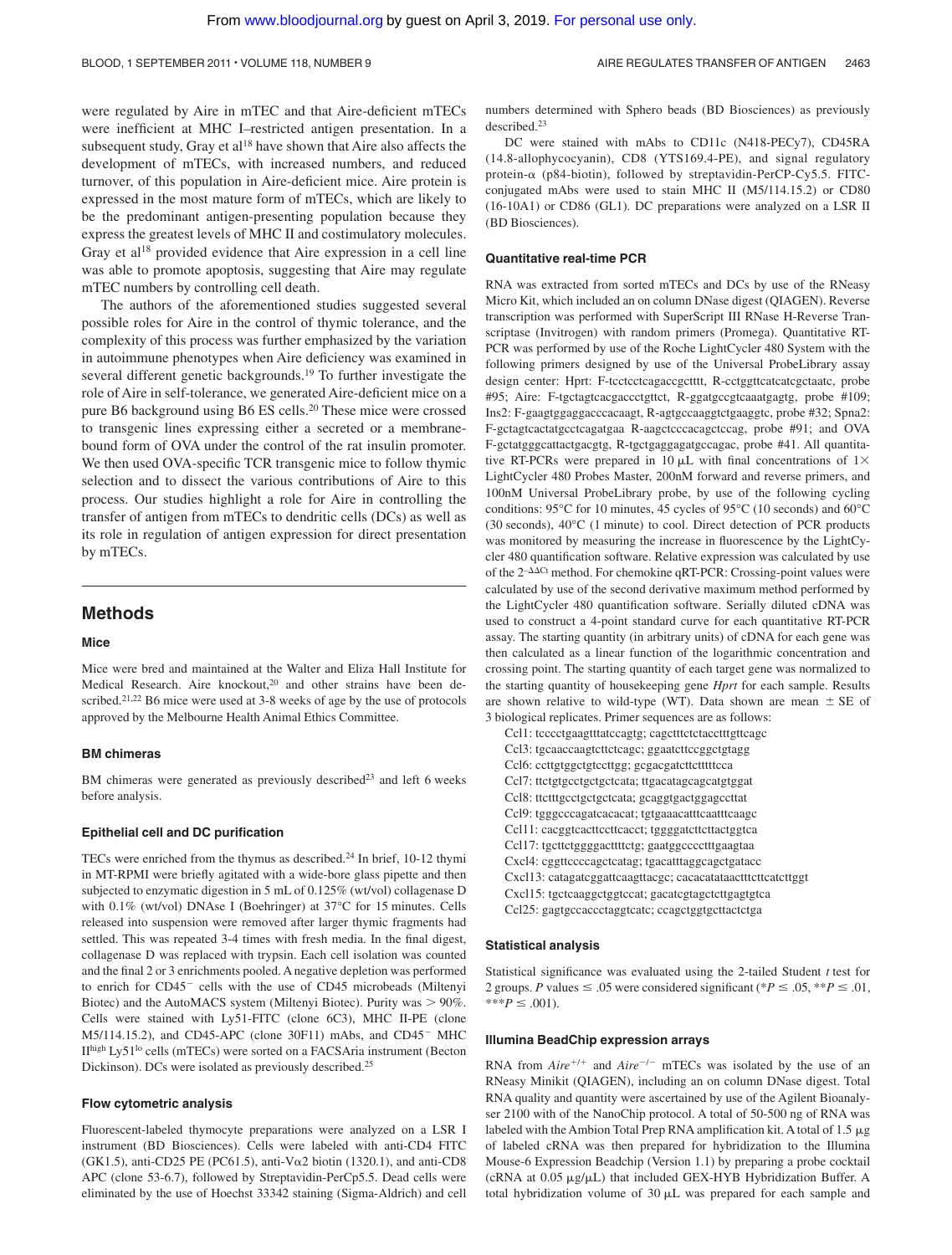#### 2464 HUBERT et al BLOOD, 1 SEPTEMBER 2011 • VOLUME 118, NUMBER 9



**Figure 1. Aire affects the number of SP thymocytes.** Thymocytes (3-week-old mice) generated by crossing (A) OT-II.Aire<sup>+/-</sup> or (B) OT-I.Aire<sup>+/-</sup> mice to nontransgenic Aire $^{+/-}$  mice were analyzed by flow cytometry for expression of CD4, CD8, and  $V<sub>\alpha</sub>$  2 and enumerated for SP thymocytes expressing high levels of TCR, that is, (A)  $CD4^+CD8^-V\alpha2^+$  cells or (B)  $CD4^-CD8^+V\alpha2^+$  cells. Contour plots show a representative experiment. Histograms show the mean  $\pm$  SEM for each group. n = number of mice pooled from several experiments. Significance relative to WT:  $^{\ast}P \le .05$ : \*\*\* $P \le .001$ .

loaded into a single array on the Illumina Mouse-6 Expression Beadchip (Version 1.1). The chip was hybridized at 58°C for 16 hours in an oven with a rocking platform. After hybridization, the chip was washed by the use of the appropriate protocols as outlined in the Illumina manual. On completion of the washing, the chips were then coupled with Cy3 and scanned in the Illumina BeadArray Reader. The scanner operating software, BeadStudio, converted the signal on the array into a TXT file for analysis.

Microarray analysis used the lumi<sup>26</sup> and limma packages of Bioconductor.<sup>27</sup> Expression data were background corrected with the use of negative control probes followed by variance stabilizing transformation<sup>28</sup> and quantile normalization. Three *Aire<sup>-/-</sup>* and 3 WT replicates were analyzed as part of a larger experiment, including 2 other knockout variants on the same cell type. Significant differentially expressed genes were identified as previously described,<sup>20</sup> taking into account beadchip and sex effects. All microarray data discussed in this publication have been deposited in NCBI's Gene Expression Omnibus and are accessible through GEO Series accession number GSE28393 (http://www.ncbi.nlm.nih.gov/geo/query/acc.cgi?acc=GSE28393).

## **Results**

#### **Aire affects the proportion of single-positive thymocytes**

To study the role of Aire in thymic selection, OVA-specific MHC I-restricted OT-I mice and MHC II-restricted OT-II mice were crossed to Aire-deficient mice, and at 3 weeks of age their thymocytes were examined for expression of CD4, CD8, and the transgenic TCR  $\alpha$ -chain, V $\alpha$ 2 (Figure 1). Analyzing thymic profiles before weaning reduced mouse housing requirements and any potential effects of Aire-associated autoimmunity. Aire deficiency had little effect on the overall profile of expression of these molecules or on the number of double-negative and doublepositive thymocytes, but there was a significant although small reduction in mature single-positive (SP) thymocytes generated for each transgenic. These findings suggest that Aire expression has a mild impact on the number of SP thymocytes normally found in TCR transgenic thymii. This impact may be through effects on positive selection, survival, or migration of SP thymocytes.

Both mTECs and DCs have been reported to express Aire, although expression by DCs is vastly inferior.29 To test whether Aire expression by mTEC alone could affect the proportion of SP thymocytes, we generated chimeric mice in which BM from Aire-sufficient OT-I or OT-II mice was injected into lethally irradiated Aire-deficient mice (supplemental Figure 1, available on the *Blood* Web site; see the Supplemental Materials link at the top of the online article). This showed a similar defect in SP cell numbers, indicating that a lack of Aire expression by mTEC alone could cause this effect. A similar outcome in BM chimeras was noted for HEL-specific 3A9 cells (supplemental Figure 2), confirming earlier observations.5,15 These data are consistent with a defect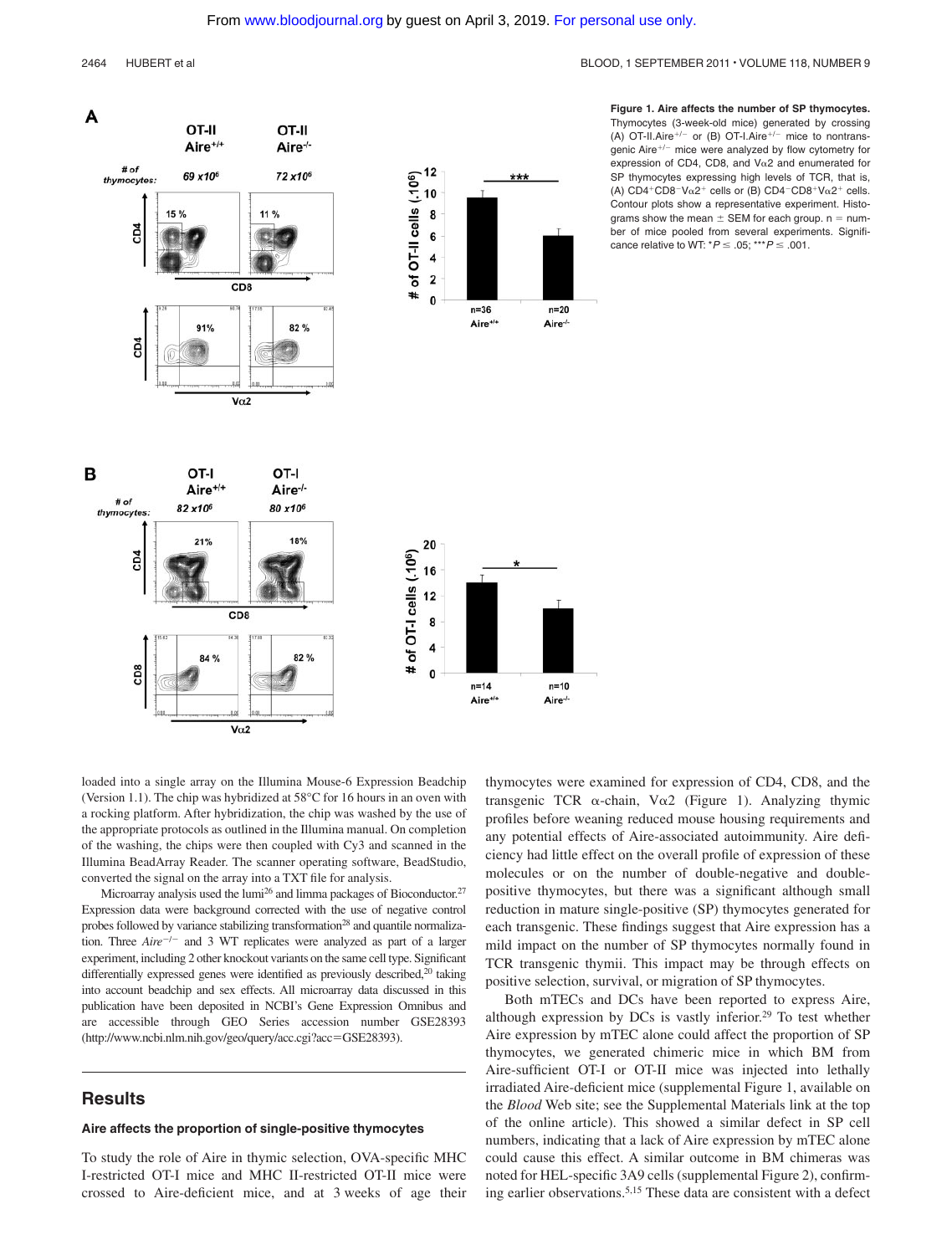A



Figure 2. Aire regulates negative selection in RIP-mOVA mice. (A) Thymocytes (3-week-old mice) generated by crossing OT-II.Aire<sup>+/-</sup> to RIP-mOVA.Aire<sup>+/-</sup> mice were analyzed by flow cytometry for expression of CD4, CD8, and V $\alpha$ 2 (representative contour plots, left) and enumerated for SP thymocytes expressing high levels of TCR (CD4+CD8-V $\alpha$ 2+ cells, right). (B) Thymocytes (6 weeks postreconstitution) from chimeric mice generated by reconstituting wt.Aire+/+, wt.Aire-/-, RIP-mOVA.Aire+/+, or  $RIP-mOVA$ . Aire<sup>-/-</sup> mice with OT-I BM were analyzed by flow cytometry for expression of CD4, CD8, and V $\alpha$ 2 (representative contour plots, left) and enumerated for SP thymocytes expressing high levels of TCR (CD4-CD8+Va2+ cells, right). Representative contour plots were not all from the same experiment: Aire+/+ groups are matched, as are Aire $-/-$  groups. Histograms show the mean  $\pm$  SEM for each group. n = number of mice pooled from several experiments. Figures 2B and 6 share the same groups lacking expression of the RIP transgene. Significance relative to WT: \*\*\* $P \leq .001$ ; ns indicates not significant.

reported for the maturation of SP nontransgenic thymocytes in Aire-deficient mice.30

#### **Aire regulates deletion in RIP-mOVA mice**

RIP-mOVA mice were used previously to examine both the role of Aire and the cellular requirements for thymic negative selection.<sup>17,21</sup> These mice ectopically express mOVA in the thymus, $2<sup>1</sup>$ leading to deletion of OT-I and OT-II cells.17 Aire was shown to mediate such deletion by a mechanism that was independent of regulating antigen expression.17 Furthermore, although OT-I cells depended on antigen presentation by mTEC for deletion, OT-II cells were entirely dependent on indirect presentation by DC.<sup>31</sup> We have repeated several of these studies using our Aire-deficient mice on a pure B6 background and have come to somewhat different conclusions.

OT-II mice were crossed to RIP-mOVA mice and Aire deficiency introduced by additional crossing. Because of the effect of

Aire on the proportion of SP cells (Figure 1), it was essential to examine negative selection in mice that have the same constraints on SP thymocyte numbers. Although RIP-mOVA mice expressing Aire showed efficient thymic deletion of OT-II cells, Aire deficiency almost completely abolished deletion (Figure 2A). These studies confirmed a role for Aire in thymic deletion of T cells specific for TSAs,<sup>15</sup> and that in particular OT-II deletion in RIP-mOVA mice was Aire dependent.<sup>17</sup>

To examine the effect of Aire on deletion of OT-I cells, we did not cross OT-I to RIP-mOVA mice because in our colony this combination yielded a reduced proportion of double transgenic mice, even when Aire-sufficient, that is, only 34% (17/50) when the expected Mendelian ratio was 50%, with virtually all double transgenic pups diabetic by weaning, that is, 88% (15/17). This combination was therefore examined by the use of chimeric mice in which OT-I BM was injected into WT or Aire-deficient RIP-mOVA or B6 mice (Figure 2B). Here, OT-I cells were deleted in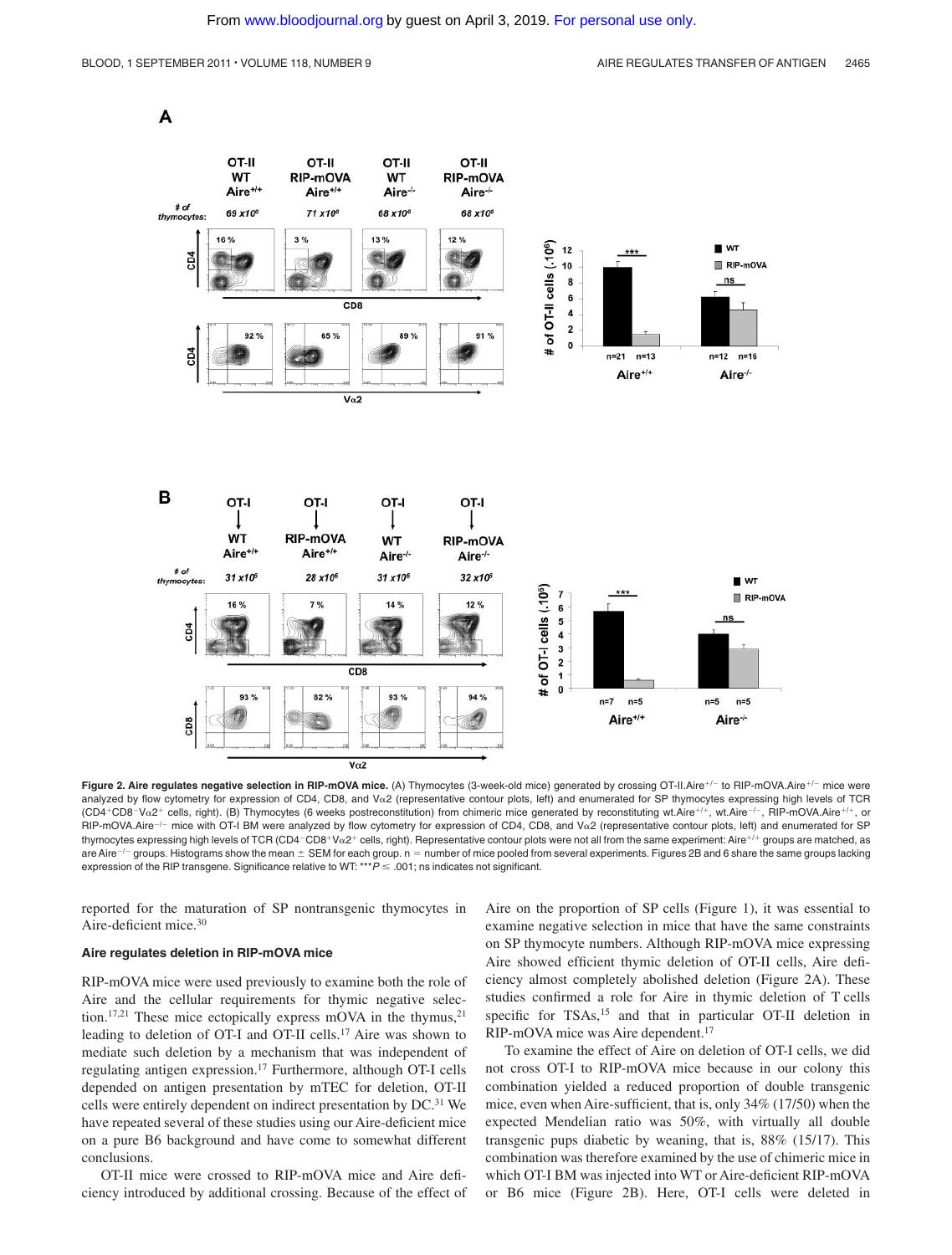

**Figure 3. RIP-mOVA mTEC show Aire-dependent regulation of mOVA and directly cause deletion of OT-II cells.** (A) Aire regulates mOVA mRNA expression in RIP-mOVA transgenic mice. Relative expression of Aire, Ins2, Spna2, and OVA was determined by quantitativereal time PCR on cDNA prepared from CD45-enriched thymic cells. Expression values are shown relative to WT after normalization to Hprt. Data shown are the mean  $\pm$  SEM of 4 independent experiments. A total of 6-10 individual thymi were pooled per experiment. Significance relative to WT: \*\*\* $P \leq .001$ : ns indicates not significant. (B) mTEC are able to present OVA on MHC II. Lethally irradiated 8-week-old B6 or RIP-mOVA mice were grafted with wt or IAb-deficient OT-II BM. Six weeks after reconstitution, thymocytes from the indicated mice were analyzed by flow cytometry for expression of CD4, CD8, and  $V\alpha$ 2 (representative contour plots, left) and enumerated for SP thymocytes expressing high levels of TCR (CD4+CD8-V $\alpha$ 2+ cells, right). Contour plots (left) show a representative experiment for recipients of  $IA^{b-1}$ OT-II BM. Histograms (right) show the mean  $\pm$  SEM for each group.  $n =$  number of mice pooled from several experiments. Figure 3B, Figure 5, and supplemental Figure 3 share the same groups lacking expression of the RIP transgene. Significance relative to WT:  $*P \le .05$ : \*\*\**P*  $\leq$  .001. In separate experiments, DCs from chimeric mice receiving IAb-deficient were shown to be virtually all derived from donor BM as evidenced by the absence of cells expressing high levels of MHC II and CD11c (data not shown).

 $OT-I \rightarrow RIP-mOVA$  chimeras expressing Aire, and deletion was largely impaired in chimeras in which RIP-mOVA were Aire deficient. Identical findings were evident for OT-II->RIP-mOVA chimeras (supplemental Figure 3). These data confirmed that Aire expression was important for the deletion of both OT-I and OT-II cells in RIP-mOVA mice.17 Because all aforementioned BM donors expressed Aire, these results further suggested that regulation of deletion was associated with Aire expression in mTEC.

#### **mOVA expression is partially regulated by Aire**

To examine the basis for impaired negative selection in Airedeficient RIP-mOVA mice, we used real-time PCR to examine expression of mOVA and several other genes in  $CD45^-$  thymic epithelial cells. Independent experiments showed that our method of preparation strongly enriched for mTEC (63%  $\pm$  8% for wildtype mice and  $59\% \pm 6\%$  for Aire-deficient mice; supplemental Figure 4), which are the cell type that express Aire. When normalized to Hprt, mOVA mRNA showed a 30% reduction in Aire-deficient hosts (Figure 3A). This difference is likely because of a reduction in mTEC expression of OVA but could be influenced by expression in non-mTEC. Our observed reduction in mOVA expression in Aire-deficient mice contrasts the lack of Aire regulation of mOVA originally reported by Anderson et al<sup>17</sup> but is consistent with more recent findings by some of these authors.<sup>32</sup> *Insulin* and *Spna2* gene expression were confirmed as Airedependent and -independent, respectively. Autoimmune outcome has been shown to be sensitive to small changes in antigen expression within the thymus in both animal models $33-35$  and humans.36-38 Thus, a 30% reduction in mOVA mRNA could be responsible for the lack of deletion of both OT-I and OT-II cells in Aire-deficient RIP-mOVA mice, challenging alternative explanations.<sup>17</sup>

## **BM-derived cells are not essential for deletion in RIP-mOVA mice**

Evidence from Gallegos and Bevan<sup>31</sup> that deletion of OT-II cells was mediated by BM-derived cells suggested that Aire-dependent deletion required transfer of antigen from the mTECs to DCs. This, in conjunction with the data of Anderson and colleagues<sup>17</sup> indicating that mOVA expression was unaffected by Aire, yet deletion of OT-II cells was impaired, implied that Aire affected mOVA transfer from mTECs to DCs. However, our finding that the presence of Aire increased mOVA mRNA expression questioned this conclusion because lack of deletion in Aire-deficient mice could now simply be attributed to changes in mOVA expression. The following piece of data also questioned the validity of the aforementioned conclusions. Analysis of chimeric mice in whom BM-derived cells could not present OVA (because of IA-deficiency) revealed a component of OT-II thymic deletion in RIP-mOVA mice that was mediated directly by mTEC (Figure 3B), which calls into question the conclusion of Gallegos and Bevan<sup>31</sup> that deletion was entirely dependent on BM-derived cells.

In this experiment, IA-deficient OT-II BM was injected into lethally irradiated B6 or RIP-mOVA mice and selection of SP OT-II cells examined after 6 weeks. This showed a reduction in SP OT-II cells in RIP-mOVA recipients, indicating that even when BMderived cells could not present OVA, other cells, presumably mTECs, could present MHC II-restricted OVA determinants and cause deletion of OT-II cells. Although our data confirm the experimental groups reported by Gallegos and Bevan,<sup>31</sup> these authors were unable to deduce an mTEC-induced component of deletion because their experiments did not include the third experimental group consisting of WT mice given  $IA^{-/-}$  BM (column 3), which reveals that more OT-II cells are selected when the BM lacks MHC II (compare columns 1 and 3). Without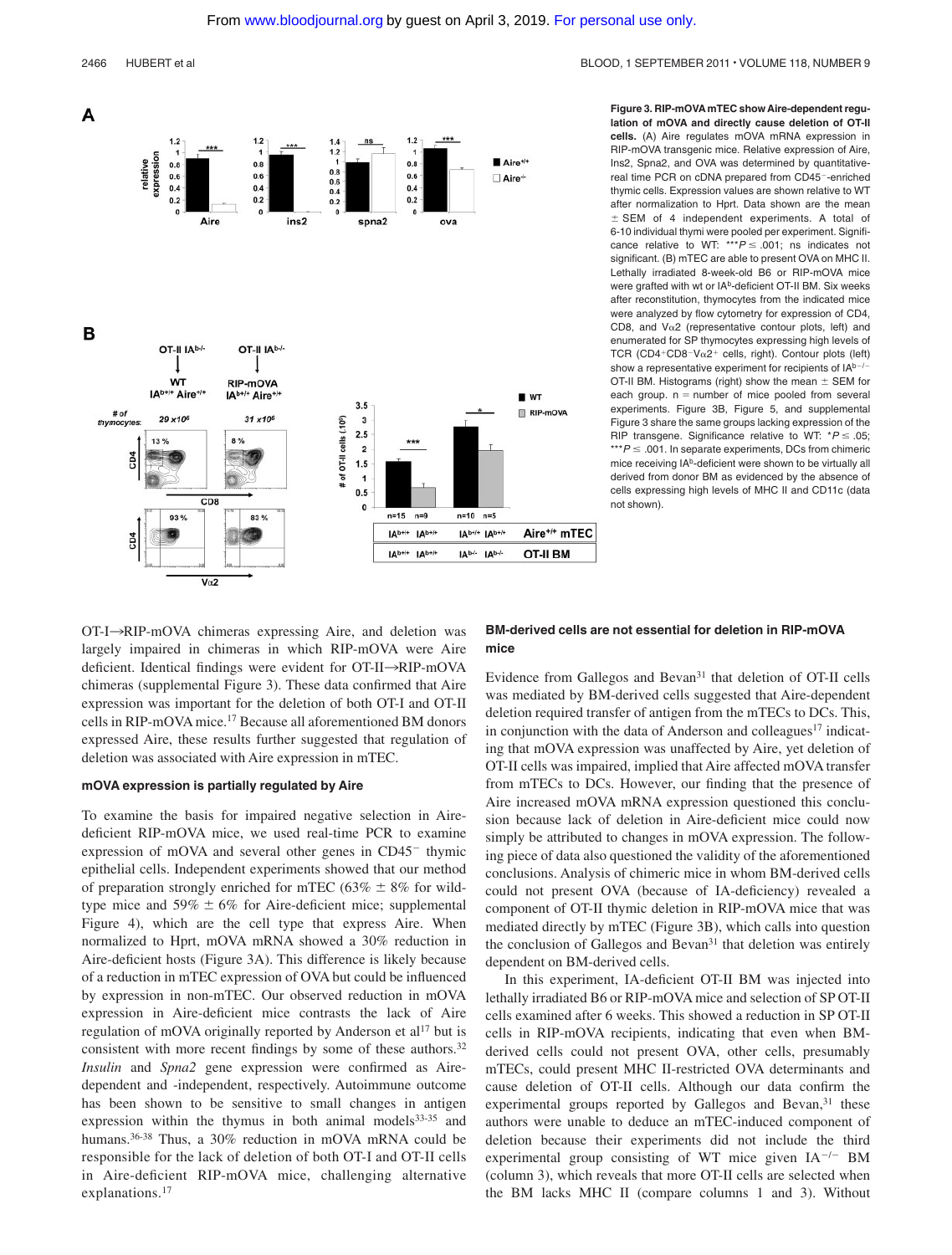

Figure 4. RIP-OVA<sup>hi</sup> mTEC show Aire-independent regulation of OVA<sup>hi</sup> and cause deletion of OT-I cells but not the OT-II cells. (A) Relative expression of Aire, Ins2, Spna2, and OVA<sup>hi</sup> was determined by quantitative RT-PCR on cDNA prepared from CD45<sup>-</sup>-enriched cells. Expression values are shown relative to WT after normalization to Hprt. Data shown are the mean  $\pm$  SEM of 4 independent experiments. A total of 6-8 individual thymi were pooled per experiment. Significance relative to WT: \*\*\*  $P \le 0.01$ ; ns indicates not significant. (B) Thymocytes (3-week-old mice) generated by crossing OT-II.Aire<sup>+/-</sup> to RIP-OVA<sup>hi</sup>.Aire<sup>+/-</sup> mice were analyzed by flow cytometry for expression of CD4, CD8, and V $\alpha$ 2 (representative contour plots, left) and enumerated for SP thymocytes expressing high levels of TCR (CD4+CD8-V $\alpha$ 2+ cells, right). (C) Thymocytes (3-week-old mice) generated by crossing OT-I.Aire<sup>+/-</sup> to RIP-OVA<sup>hi</sup>.Aire<sup>+/-</sup> mice were analyzed by flow cytometry for expression of CD4, CD8, and Va2 (representative contour plots, left) and enumerated for SP thymocytes expressing high levels of TCR (CD4-CD8+V $\alpha$ 2+ cells, right). Contour plots show a representative experiment. Histogram shows the mean  $\pm$  SEM for each group. n = number of mice pooled from several experiments. Significance relative to WT: \*\**P*  $\leq$  .01; \*\*\**P*  $\leq$  .001; ns indicates not significant.

knowledge of this group, it would seem like all deletion depended on MHC II expression by BM cells, as originally interpreted.<sup>31</sup>

Aire regulated mOVA expression in mTECs and this was sufficient to impair the extent of presentation by the mTECs themselves.

At first glance, it may seem somewhat surprising that lack of MHC II molecules on BM-derived cells led to an increase in OT-II selection. Our interpretation is that there is a self-peptide that deletes the greatest avidity OT-II cells and that this self-peptide is most efficiently presented by DC. The absence of MHC II on DC therefore allows selection of these greatest avidity cells.

So far, our studies have agreed with earlier findings that OVA-specific CD4 and CD8 T cells could be deleted as a consequence of Aire expression in RIP-mOVA mice, $17$  but without additional evidence, the simplest explanation of these data was that **Aire regulates OT-II deletion in RIP-OVAhi mice**

RIP-OVAhi mice are very similar to RIP-mOVA mice but express a secreted form of OVA in the  $\beta$  cells of the pancreas.<sup>22</sup> Thus, in RIP-mOVA mice, mOVA is membrane bound, whereas in RIP-OVAhi mice, OVA is secreted. One critical difference between these 2 lines, however, is that, in contrast to RIP-mOVA mice, OVA mRNA expression by thymic CD45<sup>-</sup> cells in RIP-OVA<sup>hi</sup> mice was not regulated by Aire (Figure 4A). This line therefore provided us with the opportunity to examine whether Aire could affect negative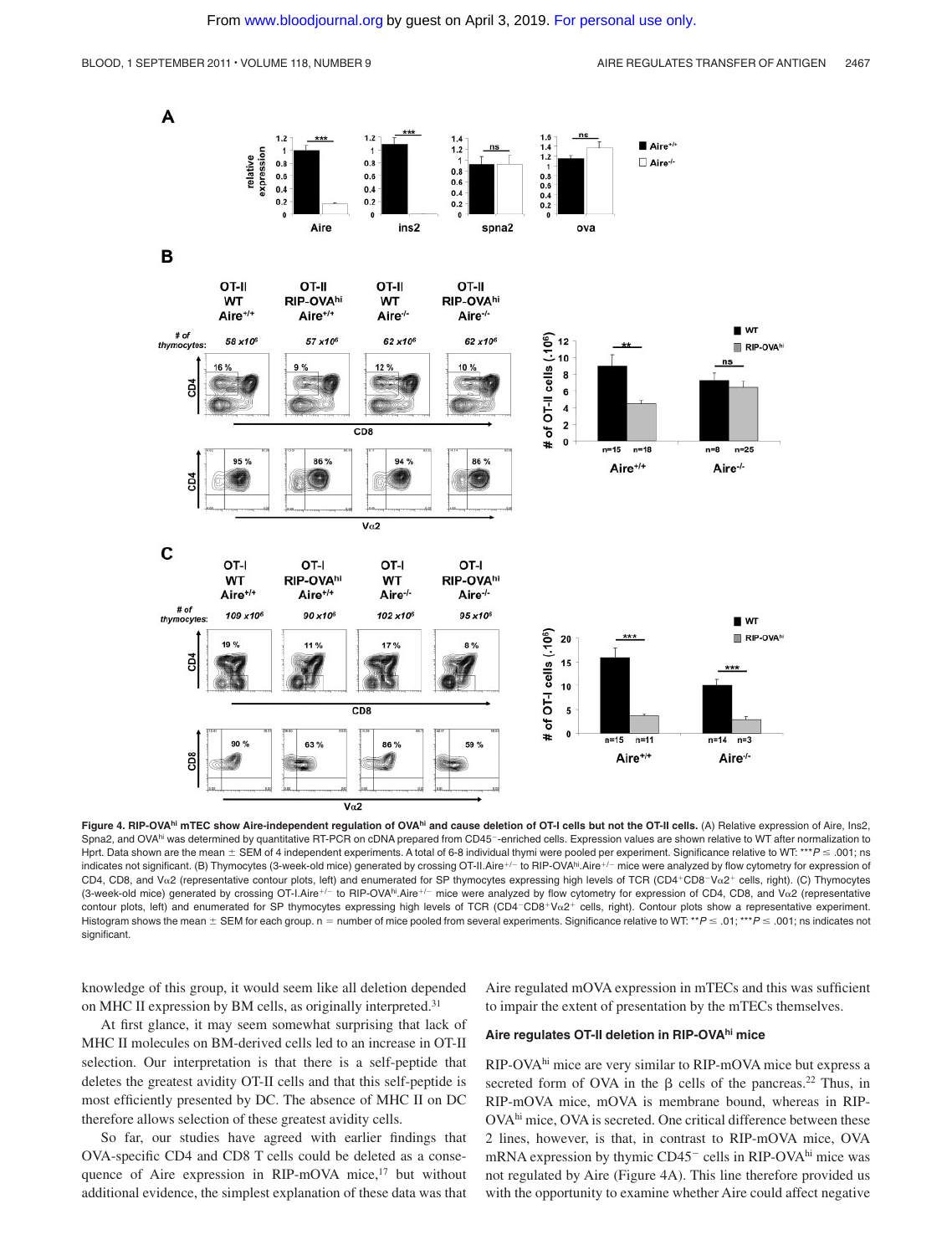

**Figure 5. Aire expression in mTEC and BM-derived cells are required to cause the deletion of OT-II cells.** (A) Thymocytes (6 weeks postreconstitution) from chimeric mice generated by reconstituting wt.Aire+/+, wt.Aire-/-, RIP-OVA<sup>hi</sup>.Aire+/+, or RIP-OVA<sup>hi</sup>.Aire-/- mice with OT-II BM were analyzed by flow cytometry for expression of CD4, CD8, and V $\alpha$ 2 (representative contour plots, left) and enumerated for SP thymocytes expressing high levels of TCR (CD4+CD8-V $\alpha$ 2+ cells, right). (B) mTECs are not able to present OVA on MHC II. Lethally irradiated 8-week-old B6 or RIP-OVA<sup>hi</sup> mice were grafted with IA<sup>b</sup>-deficient OT-II BM. At 6 weeks after reconstitution, thymocytes from the indicated mice were analyzed by flow cytometry for expression of CD4, CD8, and Vo2 (representative contour plots, left) and enumerated for SP thymocytes expressing high levels of TCR (CD4+CD8-Va2+ cells, right). Contour plots show a representative experiment. Histogram shows the mean  $\pm$  SEM for each group. n = number of mice pooled from several experiments. Figure 5A and supplemental Figure 3 as well as Figures 5B and 3B share, respectively, the same groups lacking expression of the RIP transgene. Significance relative to WT: \*\*\* $P \le 0.001$ ; ns indicates not significant.

selection by mechanisms other than regulation of autoantigen expression.

To examine thymic selection, RIP-OVAhi mice were crossed to OT-I or OT-II mice and then Aire deficiency introduced by further crossing (Figure 4B-C). RIP-OVAhi mice expressing Aire showed efficient thymic deletion of OT-II cells, and this was abolished by Aire-deficiency (Figure 4B). This Aire-dependent deletion extended to BM chimeras (Figure 5A), but in contrast to RIP-mOVA mice, mTEC from RIP-OVAhi mice did not directly contribute to antigen presentation for deletion of OT-II as chimeras with IA-deficient BM failed to delete OT-II cells (Figure 5B).

Unlike RIP-mOVA mice, we were able to obtain a small number of RIP-OVA $^{\text{hi}} \times$  OT-I mice that were Aire deficient (Figure 4C). These mice showed similar deletion to that of their WT (Airesufficient) control mice, a finding that was confirmed with the use of chimeric mice (Figure 6). These data indicated that, in contrast to RIP-mOVA mice, Aire did not control deletion of CD8 T cells specific for MHC I-restricted OVA in RIP-OVA<sup>hi</sup> mice.

In summary, deletion of OT-I cells in RIP-OVAhi mice was not dependent on Aire expression, which paralleled a lack of regulation of OVA mRNA by Aire. In contrast, OT-II deletion was Aire dependent but was not directly mediated by mTEC antigen presentation, instead requiring BM-derived APC, presumably DC. A summary of our data can be found in supplemental Table 1 and the conclusions in Table 1.

## **Search for a mechanism to explain how Aire regulates thymic selection**

The aforementioned studies implied that Aire expression in the mTECs of RIP-OVAhi mice somehow regulated a process required to allow efficient MHC II-restricted antigen presentation by thymic DCs. This might be mediated in several ways, including via control of DC maturation, because MHC II surface expression is upregulated extensively on maturation.<sup>39</sup> However, careful analysis of the maturation state of DCs in wild-type and Aire-deficient mice failed to identify any differences (supplemental Figure 5).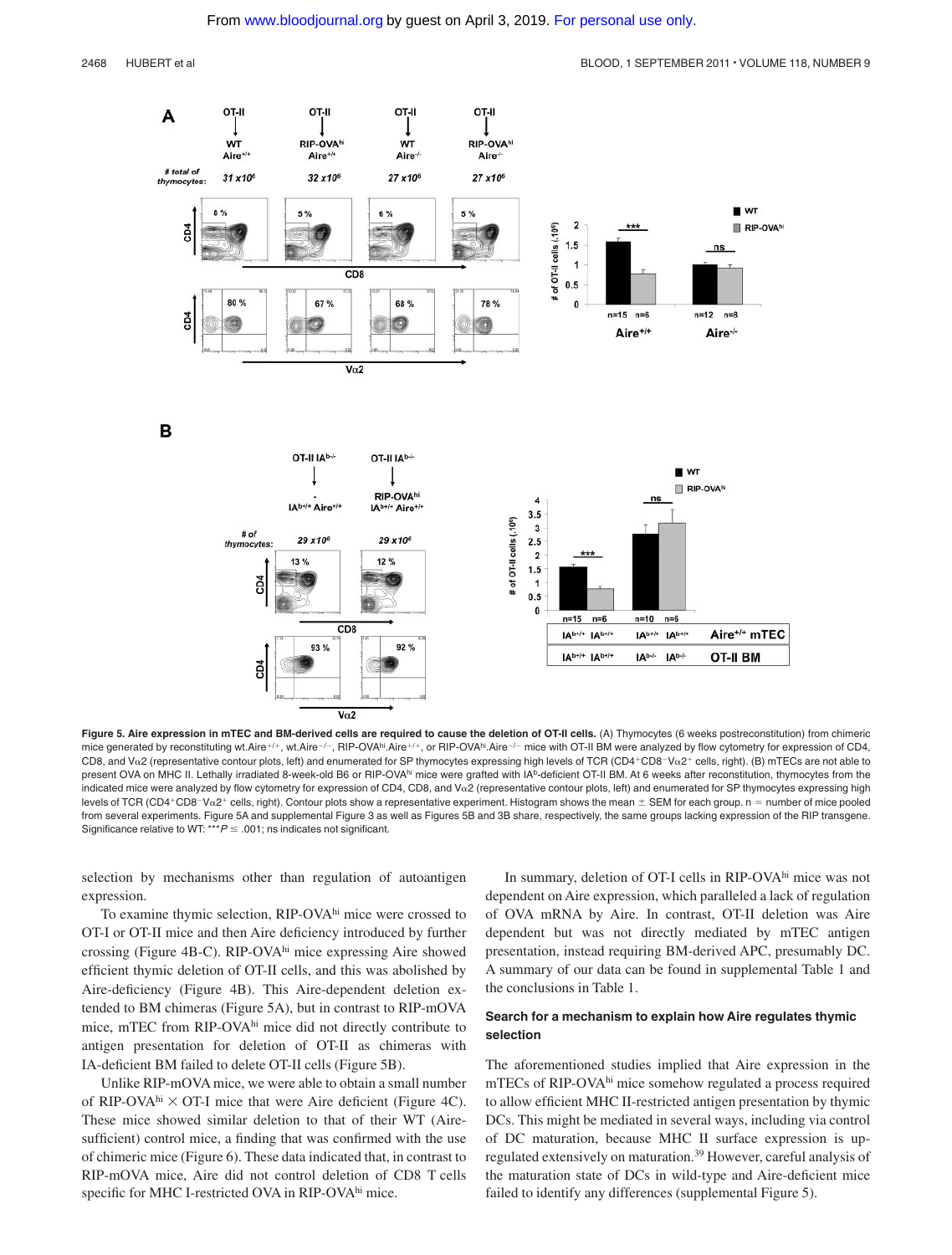

Figure 6. Aire is not involved in the deletion of OT-I cells. Thymocytes (6 weeks postreconstitution) from chimeric mice generated by reconstituting wt.Aire<sup>+/+</sup>, wt.Aire<sup>-/-</sup> RIP-OVAhi.Aire<sup>+/+</sup>, or RIP-OVA<sup>hi</sup>.Aire<sup>-/-</sup> mice with OT-I BM were analyzed by flow cytometry for expression of CD4, CD8, and V $\alpha$ 2 (representative contour plots, left) and enumerated for SP thymocytes expressing high levels of TCR (CD4-CD8+V $\alpha$ 2+ cells, right). Representative contour plots were not all from the same experiment: Aire+/+ groups are matched, as are Aire-/- groups. Histograms show the mean  $\pm$  SEM for each group. n = number of mice pooled from several experiments. Figures 6 and 2B share the same groups lacking expression of the RIP transgene. Significance relative to WT: \*\**P*  $\leq$  .01; \*\*\**P*  $\leq$  .001; ns indicates not significant.

An alternative possibility was that Aire regulated expression of chemokines that might bring DCs and mTECs together. To examine this possibility, microarray analysis was conducted by the use of mRNA from WT and Aire-deficient mTEC (Figure 7). This showed a wealth of chemokines that were significantly affected by Aire (Figure 7B), many confirmed by real-time RT-PCR (Figure 7C). Although these data provide some insight into the potential complexity of thymic maturation, the redundancy of chemokine function together with the multiple points at which chemokines contribute to thymic development, suggest that to gain more specific understanding we will most likely require mTEC-specific chemokine gene deletion.

Because chemokines and cytokines have also been reported to play a role in positive selection,<sup>40,41</sup> it is worth considering that any or several of these changes in chemokines (Figure 7B) or changes in cytokines (Figure 7D) detected for Aire-deficient mTECs may contribute to the defect seen for generation of SP cells (eg, Figure 1).

## **Discussion**

The primary conclusion of this report is that Aire can mediate thymic deletion of CD4 T cells by a mechanism that is independent of the regulation of TSA expression and that relies on the indirect presentation of mTEC-derived TSAs by BM-derived cells. The simplest interpretation is that Aire facilitates transfer of antigen from mTECs to DCs.

**Table 1. Summary of thymic tolerance phenotype for OT-I and OT-II cells in RIP-mOVA and RIP-OVAhi transgenic mice**

| Phenotype             | OT-I<br><b>Deletion</b> | OT-II<br><b>Deletion</b> | <b>OVA</b> expression |
|-----------------------|-------------------------|--------------------------|-----------------------|
|                       |                         |                          |                       |
| <b>RIP-mOVA</b>       |                         |                          |                       |
| Aire dependent        | Yes                     | Yes                      | Partial               |
| DC dependent*         |                         | <b>No</b>                |                       |
| RIP-OVA <sup>hi</sup> |                         |                          |                       |
| Aire dependent        | <b>No</b>               | Yes                      | <b>No</b>             |
| DC dependent*         |                         | Yes                      |                       |

DC indicates dendritic cell; OVA, ovalbumin; and RIP-mOVA, rat insulin promoter membrane-bound form of ovalbumin.

\*For simplicity, we have indicated whether tolerance was DC dependent, but formally we have only proven that it is mediated by BM-derived cell.

A similar conclusion could have been reached by examining the combined data of 2 reports that used the RIP-mOVA model.<sup>17,31</sup> However, our study now shows some problems with the data underlying these studies. Thus, although the conclusion may be correct, it was probably reached fortuitously. Anderson et al<sup>17</sup> originally claim that Aire does not regulate mOVA expression in the RIP-mOVA thymus, yet our analysis showed a 30% reduction in mOVA expression in the absence of Aire. This level of reduction was recently also discovered by Anderson's group when they used a novel murine model expressing a dominant negative Aire mutation.32 Why the earlier study did not reveal Aire-regulated mOVA expression is unclear but may relate to difficulty in detecting the relatively small change or to their use of a mixed SV/129:B6 background.

Gallegos and Bevan<sup>31</sup> provided evidence that OT-II cells were deleted as a consequence of recognition of antigen solely on BM-derived cells, whereas we showed that presentation by non-BM–derived cells was also able to mediate deletion. This discrepancy was simply because Gallegos and Bevan<sup>31</sup> did not include what we originally considered to be a trivial control in which MHC II-deficient OT-II BM was introduced into wild-type mice. This control, however, turned out to be important because it revealed that there was increased SP OT-II cells<sup>42</sup> in the absence of MHC II expression on BM-derived cells (compare IA<sup>b</sup>-sufficient and deficient OT-II BM into WT chimeras from Figure 3B, right, black bars). Thus, when the number of SP OT-II cells were compared in wild-type and RIP-mOVA chimeras receiving the same donor BM type, ie MHC II-deficient, a substantial degree of OT-II deletion by non-BM–derived cells was evident. In light of this observation and the noted 30% reduction in mOVA expression in the absence of Aire, the impaired negative selection of both OT-I and OT-II cells in Aire-deficient RIP-mOVA mice reported by Anderson et al<sup>17</sup> and confirmed here, could simply be explained by a reduction in available mOVA for direct presentation by mTEC.

It is interesting that mTEC can directly delete OT-II in RIP-mOVA mice yet require DC for deletion in RIP-OVA<sup>hi</sup> mice. We speculate that mTECs are able to directly negatively selected OT-II cells when expressing the RIP-mOVA transgene because of the membrane-associated nature of mOVA, which may facilitate incorporation into the MHC II processing pathway of mTECs,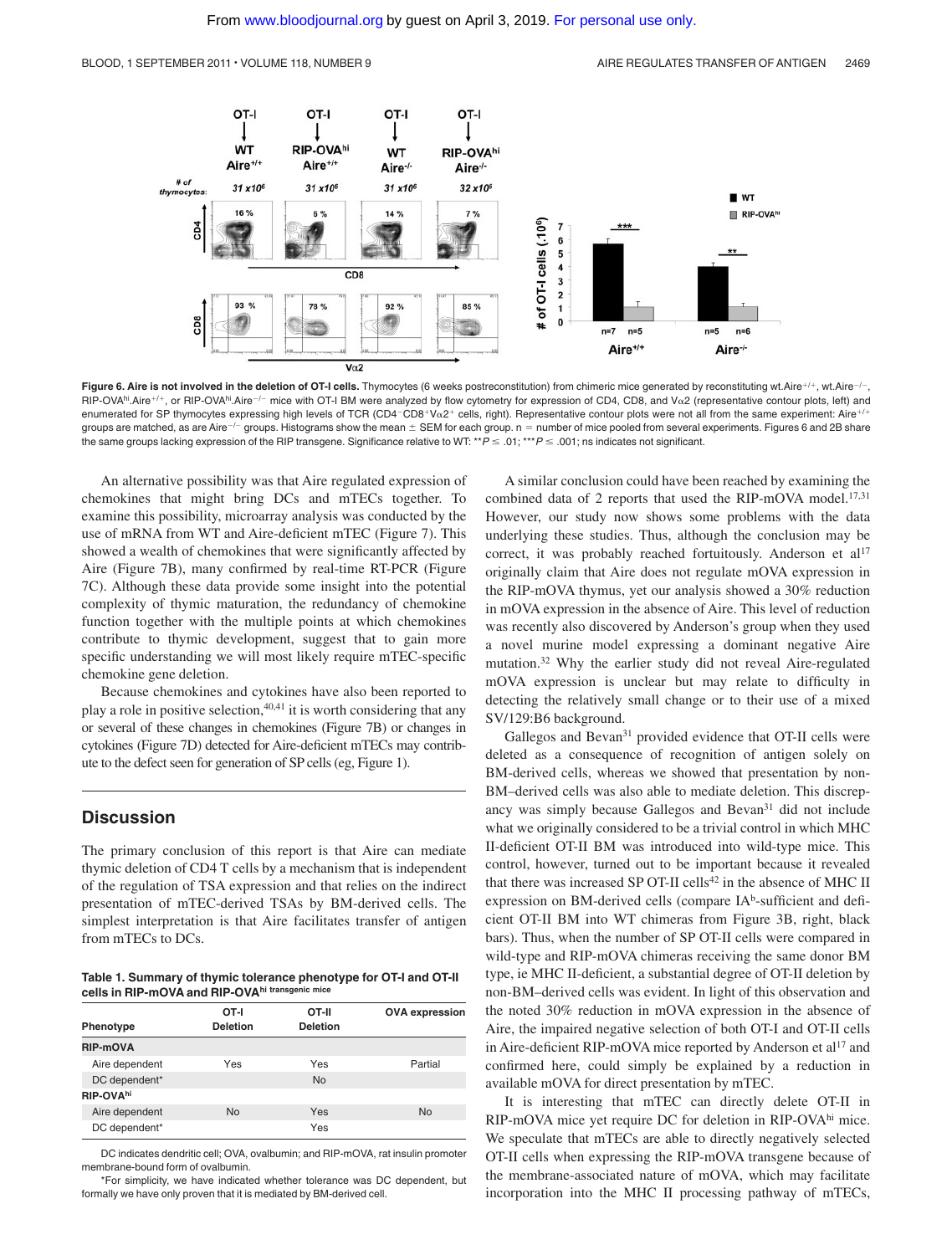



D

|      | symbol          | name             | fold change | Average log <sub>2</sub> intensity | adjusted p-value |
|------|-----------------|------------------|-------------|------------------------------------|------------------|
| up   | II12a           | Interleukin-12a  | 1.90        | 13.15                              | 7.30E-05         |
|      | II15            | Interleukin-15   | 1.91        | 12.37                              | 1.73E-05         |
|      | II13            | Interleukin-13   | 1.81        | 10.29                              | 3.19E-04         |
|      | 4               | Interleukin-4    | 5.17        | 9.20                               | 1.39E-05         |
|      | II11            | Interleukin-11   | 1.90        | 7.83                               | 5.48E-05         |
| down | II21            | Interleukin-21   | $-1.16$     | 6.24                               | 4.79E-02         |
|      | II17f           | Interleukin-17f  | $-1.30$     | 6.28                               | 2.01E-02         |
|      | II17b           | Interleukin-17b  | $-1.23$     | 6.41                               | 1.17E-02         |
|      | II18            | Interleukin-18   | $-1.41$     | 6.60                               | 3.71E-04         |
|      | <b>II1f10</b>   | Interleukin-1f10 | $-1.26$     | 6.73                               | 3.41E-03         |
|      | II1a            | Interleukin-1a   | $-1.93$     | 6.73                               | 8.09E-05         |
|      | II2             | Interleukin-2    | $-1.91$     | 6.90                               | 1.36E-04         |
|      | II3             | Interleukin-3    | $-4.64$     | 7.04                               | 8.52E-07         |
|      | II19            | Interleukin-19   | $-1.93$     | 7.08                               | 3.11E-06         |
|      | II1f5           | Interleukin-1f5  | $-1.58$     | 7.29                               | $2.44E - 04$     |
|      | II24            | Interleukin-24   | $-9.88$     | 7.86                               | 5.81E-09         |
|      | II1b            | Interleukin-1b   | $-1.42$     | 8.22                               | 1.04E-03         |
|      | II <sub>5</sub> | Interleukin-5    | $-4.14$     | 8.79                               | 1.65E-05         |
|      | 117             | lationaling 7    | A, C, F     | 10.00                              | $4$ ONE 02       |

**Figure 7. Aire regulates a plethora of cytokines and chemokines in mTECs.** (A) The Fitted model MA plot representing different genes (4002 down and 4366 up) regulated by Aire (gray dots) according to the fold change and average intensity at a 5% FDR using Illumina beadchip. (B) List of chemokine genes whose expression levels differ significantly between Aire<sup>+/+</sup> and Aire<sup>-/-</sup> mTEC according to the Illumina beadchip analysis presented with fold change, average of the intensity, and adjusted P value. (C) Relative expression of Ccl1, Ccl3, Ccl6, Ccl7, Ccl8, Ccl9, Ccl11, Ccl17, Cxcl4, Cxcl13, Cxcl15, and Ccl25 was determined by quantitative real-time PCR on cDNA prepared from thymic CD45-MHC II<sup>hi</sup> Ly51-cells. Expression values are shown in relative to WT after normalization to Hprt. Data shown are the mean  $\pm$  SEM of 3 independent experiments. A total of 6-8 individual thymi were pooled per experiment. Significance relative to WT: \* $P \leq .05$ , \*\* $P \leq .01$ ; ns indicates not significant. (D) List of cytokine genes whose expression levels differ significantly between Aire+/+ and Aire-/- mTEC according to the Illumina beadchip analysis presented with fold change, average of the intensity, and adjusted *P* value.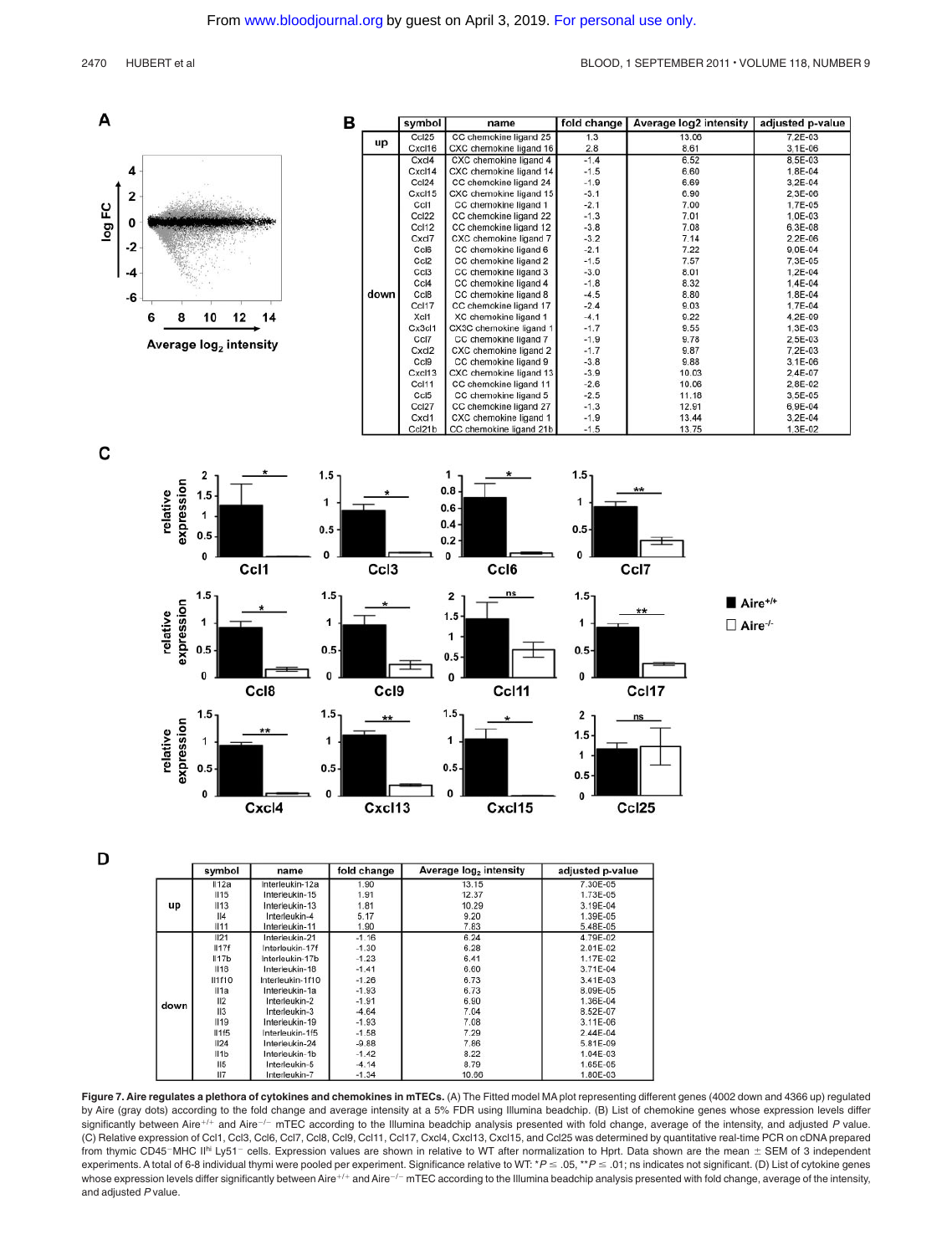perhaps by tethering it to the cell. In contrast, soluble secreted OVAmay be poorly retained in mTECs and only efficiently captured by DCs.

In contrast to RIP-mOVA mice, RIP-OVA<sup>hi</sup> mice appear to fulfill the necessary requirements to reach the conclusion that Aire can regulate indirect presentation of mTEC-derived antigens, the conclusion potentially implicated by the earlier studies.17 These mice showed no evidence for Aire regulation of OVA expression in thymic epithelial cells, but deleted OT-II cells in an Aire-dependent manner that required presentation by a BM-derived cell. The Aire-dependence of OT-II deletion by soluble OVA contrasts that reported for human C-reactive protein (hCRP).<sup>17,43</sup> hCRP transgenic mice express hCRP in mTEC in an Aire-independent manner and, in contrast to RIP-OVAhi mice, are able to delete specific CD4 T cells in the absence of Aire.17 The lack of Aire-dependence for such deletional tolerance was suggested to relate to the capacity of hCRP to be secreted and indirectly presented by APC. However, no evidence was provided for such indirect presentation and, thus, an alternative possibility is that hCRP is more efficiently presented by mTEC than OVA, and that such direct presentation is not impaired in Aire-deficient mice.

A second conclusion from our studies is that Aire expression can augment the number of SP thymocytes. This effect extends to several different TCR transgenic specificities, suggesting that it is unlikely to reflect changes in specific antigen expression, more likely implicating a general influence on thymocyte development or selection. In an earlier report, $20$  we observed a trend toward a decrease in SP thymocytes in Aire-deficient mice, although this did not reach significance. Li et  $al^{30}$  also found no apparent difference in SP thymocyte numbers in Aire-deficient mice but, of importance, did report a developmental block from SP3 to SP4, which may underlie our observation. The lack of any significant effect on the number of SP generated from a normal repertoire, yet an effect on transgenic T cells, is consistent with an effect on positive selection rather than survival or migration. Altered positive selection could create a shift of the affinity of those cells selected, which would be unlikely to alter the frequency of cells selected from a diverse (normal) repertoire but could affect the selection of a TCR transgenic.

It is unclear how Aire controls the indirect presentation of OVA by BM-derived cells, though several possibilities have been considered. Our analysis of DC maturation markers excluded possible contributions by Aire to this process because no obvious changes in the maturity of thymic DCs were evident in the absence of Aire. However, it has been suggested that access to mTECderived antigen may be compromised by reduced mTEC apoptosis.18 There is a modest increase in the number of mature mTEC in Aire-deficient mice, which may be a consequence of Aire-regulated control of apoptosis.18 Indirect presentation of mTEC-expressed antigens by thymic DCs could therefore be impaired if apoptotic mTECs are the primary source of antigen. Alternatively, Aire may regulate expression of chemokines important for attracting DC or T cells into the vicinity of the mTECs for acquisition or recognition of antigen, respectively. Interestingly, Koble and Kyewski<sup>44</sup> describe a constitutive and unidirectional transfer route for selfantigens between mTEC and DC, which is possibly unique to the microenvironment of the thymic medulla.

Anderson et al<sup>17</sup> used gene chip analysis of mTEC from wild-type or Aire-deficient mice to show that several chemokines were down- (CCL17, CCL22, and CXCL9) or up-regulated (CCL19, CXCL10, or CCL25) in the thymus of Aire-deficient mice. Laan et al<sup>45</sup> also report a reduction of CCL17 and CCL22 and an increase in CCL25 in Aire deficient mice but show reduced levels of CCL5, CCL19, and CCL21. In the present study, we observed that Aire regulated the expression of at least 27 chemokines and 19 interleukins, many of which were validated by quantitative PCR, suggesting many possible candidates for altering cell migration.

Laan et al<sup>45</sup> report changes to CCR4 and CCR7 ligands in Aire-deficient mice and provide evidence that these affect thymocyte migration. Many of the chemokines detected in our analysis have also been shown to bind chemokine receptors that regulate T-cell and/or DC migration,<sup>40,41,46</sup> supporting this hypothesis. These include and CCL2, 7, 8, and 12, known to signal CCR2; CCL3, 4, and 5, known to signal CCR5; CCL21, known to signal CCR7; and CCL17, known to signal CCR4, which is down 2.4-fold in the absence of Aire and has been implicated in negative selection.<sup>47,48</sup> This hypothesis is supported by additional evidence from microarray studies showing that DC from wild-type and Aire-deficient mice express the relevant chemokine receptors eg CCR2, 4, 5, and 7 (data not shown). Interestingly, although we did not observe an obvious redistribution of DC in Aire-deficient thymic medulla (data not shown), during review of this manuscript a subtle affect was reported, with greater confinement of DC to the corticomedullary junction.<sup>49</sup> This effect was linked to Xcl1 regulation by Aire (which we had missed in our array analysis but verified on reexamination during review; Figure 7B), as a similar DC redistribution was seen in Xcl1-deficient mice.<sup>49</sup>

On the basis of previous evidence, $17$  it was assumed that Aire could regulate the transfer of antigen from mTEC to DC, with speculation that this occurred via the induction of mTEC apoptosis.18 In this report, we provide support for such a model, although we question some of the evidence leading to earlier speculation. The control of thymic negative selection is clearly critical for the safe development of an effective immune system. Aire provides a dominant contribution to the negative selection process primarily by regulating expression of a large array for TSAs, although clearly not all TSAs are regulated by Aire. Negative selection of T cells specific for these TSAs is most likely largely mediated via direct presentation by mTEC themselves, but clearly, some antigens can rely on DCs for efficient indirect presentation.

## **Acknowledgments**

The authors thank M. Go, P. E. Crewther, M. Hancock, and J. Langley for technical assistance and the Australian Genome Research Facility.

This work was supported by the NHMRC and fellowships from La Fondation pour la Recherche Medicale (FRM) and the 6th FP of the EU, Marie Curie, contract 040998 (F.-X.H.); by Australian Postgraduate Awards (S.A.K.); NHMRC fellowships (171601, 461202, and 461204); NHMRC program grants (257501, 264573, 406700, and 454465); Eurothymaide and EURAPS; 6th FP of the EU; and the Nossal Leadership Award from WEHI (H.S.S.).

## **Authorship**

Contribution: F.-X.H., S.A.K., G.MD, S.N.M., A.L., A.I.P., P.Z.F.C., and S.F. performed research and analyzed data; B.P. and G.K.S. analyzed gene expression arrays; C.C.G., L.W., and F.R.C. assisted in design experiments and reviewed the manuscript; and F.-X.H., H.S.S., and W.R.H. designed and performed research, analyzed data, and wrote the paper.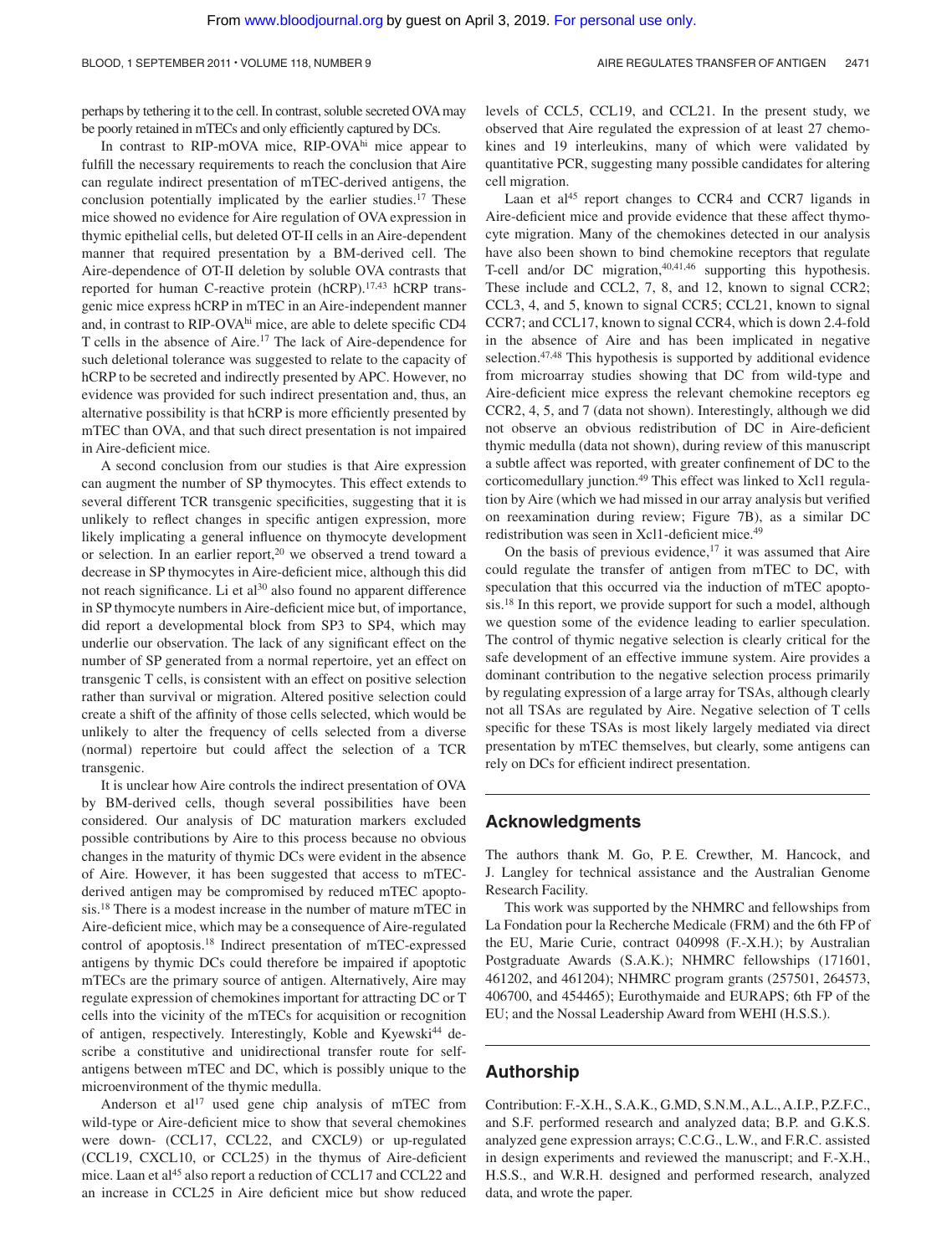The current affiliation for F.-X.H. is Inserm Unité 643, CHU de Nantes, Institut de Transplantation et de Recherche en Transplantation-Urologie-Néphrologie, Université de Nantes, Nantes, France. The current affiliation for B.P. is Department of Mathematics and Statistics, University of Melbourne, Parkville, Australia.

Conflict-of-interest disclosure: The authors declare no competing financial interests.

## **References**

- 1. Miller JF, Morahan G, Slattery R, Allison J. Transgenic models of T-cell self tolerance and autoimmunity. *Immunol Rev.* 1990;118:21-35.
- 2. Hanahan D. Peripheral-antigen-expressing cells in thymic medulla: factors in self-tolerance and autoimmunity. *Curr Opin Immunol.* 1998;10(6): 656-662.
- 3. Kojima K, Reindl M, Lassmann H, Wekerle H, Linington C. The thymus and self-tolerance: coexistence of encephalitogenic S100 beta-specific T cells and their nominal autoantigen in the normal adult rat thymus. *Int Immunol.* 1997;9(6):897- 904.
- 4. Egwuagu CE, Charukamnoetkanok P, Gery I. Thymic expression of autoantigens correlates with resistance to autoimmune disease. *J Immunol.* 1997;159(7):3109-3112.
- 5. Anderson MS, Venanzi ES, Klein L, et al. Projection of an immunological self shadow within the thymus by the aire protein. *Science.* 2002; 298(5597):1395-1401.
- 6. Ramsey C, Winqvist O, Puhakka L, et al. Aire deficient mice develop multiple features of APECED phenotype and show altered immune response. *Hum Mol Genet.* 2002;11(4):397-409.
- 7. Kuroda N, Mitani T, Takeda N, et al. Development of autoimmunity against transcriptionally unrepressed target antigen in the thymus of Aire-deficient mice. *J Immunol.* 2005;174(4):1862-1870.
- 8. Consortium F-GA. An autoimmune disease, APECED, caused by mutations in a novel gene featuring two PHD-type zinc-finger domains. *Nat Genet.* 1997;17(4):399-403.
- 9. Nagamine K, Peterson P, Scott HS, et al. Positional cloning of the APECED gene. *Nat Genet.* 1997;17(4):393-398.
- 10. Ahonen P, Myllarniemi S, Sipila I, Perheentupa J. Clinical variation of autoimmune polyendocrinopathy-candidiasis-ectodermal dystrophy (APECED) in a series of 68 patients. *N Engl J Med.* 1990;322(26):1829-1836.
- 11. Yu L, Brewer KW, Gates S, et al*.* DRB1\*04 and DQ alleles: expression of 21-hydroxylase autoantibodies and risk of progression to Addison's disease. *J Clin Endocrinol Metab.* 1999;84(1):328- 335.
- 12. Betterle C, Dal Pra C, Mantero F, Zanchetta R. Autoimmune adrenal insufficiency and autoimmune polyendocrine syndromes: autoantibodies, autoantigens, and their applicability in diagnosis and disease prediction. *Endocr Rev.* 2002;23(3): 327-364.
- 13. Peterson P, Peltonen L. Autoimmune polyendocrinopathy syndrome type 1 (APS1) and AIRE gene: new views on molecular basis of autoimmunity. *J Autoimmun.* 2005;25(suppl):49-55.
- 14. Mathis D, Benoist C. Aire. *Annu Rev Immunol.* 2009;27:287-312.
- 15. Liston A, Lesage S, Wilson J, Peltonen L, Goodnow CC. Aire regulates negative selection of organ-specific T cells. *Nat Immunol.* 2003;4(4): 350-354.
- 16. Aschenbrenner K, D'Cruz LM, Vollmann EH, et al. Selection of Foxp3+ regulatory T cells specific for self antigen expressed and presented by Aire medullary thymic epithelial cells. *Nat Immunol.* 2007;8(4):351-358.
- 17. Anderson MS, Venanzi ES, Chen Z, et al. The

cellular mechanism of Aire control of T cell tolerance. *Immunity.* 2005;23(2):227-239.

- 18. Gray D, Abramson J, Benoist C, Mathis D. Proliferative arrest and rapid turnover of thymic epithelial cells expressing Aire. *J Exp Med.* 2007; 204(11):2521-2528.
- 19. Jiang W, Anderson MS, Bronson R, Mathis D, Benoist C. Modifier loci condition autoimmunity provoked by Aire deficiency. *J Exp Med.* 2005; 202(6):805-815.
- 20. Hubert F-X, Kinkel SA, Crewther PE, et al. Airedeficient C57BL/6 mice mimicking the common human 13-base pair deletion mutation present with only a mild autoimmune phenotype. *J Immunol.* 2009;182(6):3902-3918.
- 21. Kurts C, Heath WR, Carbone FR, et al. Constitutive class I-restricted exogenous presentation of self antigens in vivo. *J Exp Med.* 1996;184(3): 923-930.
- 22. Kurts C, Miller JF, Subramaniam RM, Carbone FR, Heath WR. Major histocompatibility complex class I-restricted cross-presentation is biased towards high dose antigens and those released during cellular destruction. *J Exp Med.* 1998;188(2):409-414.
- 23. Davey GM, Starr R, Cornish AL, et al. SOCS-1 regulates IL-15-driven homeostatic proliferation of antigen-naive CD8 T cells, limiting their autoimmune potential. *J Exp Med.* 2005;202(8):1099-1108.
- 24. Gray DH, Chidgey AP, Boyd RL. Analysis of thymic stromal cell populations using flow cytometry. *J Immunol Methods.* 2002;260(1-2):15-28.
- 25. Vremec D, Pooley J, Hochrein H, Wu L, Shortman K. CD4 and CD8 expression by dendritic cell subtypes in mouse thymus and spleen. *J Immunol.* 2000; 164(6):2978-2986.
- 26. Du P, Kibbe WA, Lin SM. Lumi: a pipeline for processing Illumina microarray. *Bioinformatics.* 2008; 24(13):1547-1548.
- 27. Gentleman RC, Carey VJ, Bates DM, et al. Bioconductor: open software development for computational biology and bioinformatics. *Genome Biol.* 2004;5(10):R80.
- 28. Lin SM, Du P, Huber W, Kibbe WA. Model-based variance-stabilizing transformation for Illumina microarray data. *Nucleic Acids Res.* 2008;36(2): e11.
- 29. Hubert F-X, Kinkel SA, Webster KE, et al. A specific anti-Aire antibody reveals aire expression is restricted to medullary thymic epithelial cells and not expressed in periphery. *J Immunol.* 2008; 180(6):3824-3832.
- 30. Li J, Li Y, Yao JY, et al. Developmental pathway of CD4+CD8- medullary thymocytes during mouse ontogeny and its defect in Aire-/- mice. Proc *Natl Acad Sci U S A.* 2007;104(46):18175-18180.
- 31. Gallegos AM, Bevan MJ. Central tolerance to tissue-specific antigens mediated by direct and indirect antigen presentation. *J Exp Med.* 2004; 200(8):1039-1049.
- 32. Su MA, Giang K, Zumer K, et al. Mechanisms of an autoimmunity syndrome in mice caused by a dominant MUTATION in Aire. *J Clin Invest.* 2008; 118(5):1712-1726.
- 33. Chentoufi AA, Polychronakos C. Insulin expression levels in the thymus modulate insulin-specific autoreactive T-cell tolerance: the mechanism by which the IDDM2 locus may predispose to diabetes. *Diabetes.* 2002;51(5):1383-1390.

Correspondence: William R. Heath, Dept of Microbiology and Immunology, The University of Melbourne; Gate 11 Royal Parade, Parkville 3010, Victoria, Australia; e-mail: wrheath@unimelb.edu.au; or Hamish S. Scott, Dept of Molecular Pathology, SA Pathology and Centre for Cancer Biology, PO Box 14 Rundle Mall Post Office, Adelaide, SA 5000, Australia; e-mail: hamish.scott@health. sa.gov.au.

- 34. Thébault-Baumont K, Dubois-Laforgue D, Krief P, et al. Acceleration of type 1 diabetes mellitus in proinsulin 2-deficient NOD mice. *J Clin Invest.* 2003;111(6):851-857.
- 35. Liston A, Gray DH, Lesage S, et al. Gene dosage– limiting role of Aire in thymic expression, clonal deletion, and organ-specific autoimmunity. *J Exp Med.* 2004;200(8):1015-1026.
- 36. Vafiadis P, Bennett ST, Todd JA, et al*.* Insulin expression in human thymus is modulated by INS VNTR alleles at the IDDM2 locus. *Nat Genet.* 1997;15(3):289-292.
- 37. Pugliese A, Zeller M, Fernandez A Jr., et al. The insulin gene is transcribed in the human thymus and transcription levels correlated with allelic variation at the INS VNTR-IDDM2 susceptibility locus for type 1 diabetes. *Nat Genet.* 1997;15(3): 293-297.
- 38. Giraud M, Taubert R, Vandiedonck C, et al. An IRF8-binding promoter variant and AIRE control CHRNA1 promiscuous expression in thymus. *Nature.* 2007;448(7156):934-937.
- 39. Villadangos JA, Schnorrer P, Wilson NS. Control of MHC class II antigen presentation in dendritic cells: a balance between creative and destructive forces. *Immunol Rev.* 2005;207:191-205.
- 40. Cyster JG. Chemokines, sphingosine-1 phosphate, and cell migration in secondary lymphoid organs. *Annu Rev Immunol.* 2005;23:127-159.
- 41. Takahama Y. Journey through the thymus: stromal guides for T-cell development and selection. *Nat Rev Immunol.* 2006;6(2):127-135.
- 42. Proietto AI, van Dommelen S, Zhou P, et al. Dendritic cells in the thymus contribute to T-regulatory cell induction. *Proc Natl Acad Sci U S A.* 2008; 105(50):19869-19874.
- 43. Klein L, Klein T, Ruther U, Kyewski B. CD4 T cell tolerance to human C-reactive protein, an inducible serum protein, is mediated by medullary thymic epithelium. *J Exp Med.* 1998;188(1):5-16.
- 44. Koble C, Kyewski B. The thymic medulla: a unique microenvironment for intercellular selfantigen transfer. *J Exp Med.* 2009;206(7):1505- 1513.
- 45. Laan M, Kisand K, Kont V, et al. Autoimmune regulator deficiency results in decreased expression of CCR4 and CCR7 ligands and in delayed migration of CD4+ thymocytes. *J Immunol.* 2009; 183(12):7682-7691.
- 46. Misslitz A, Bernhardt G, Forster R. Trafficking on serpentines: molecular insight on how maturating T cells find their winding paths in the thymus. *Immunol Rev.* 2006;209:115-128.
- 47. Campbell JJ, Pan J, Butcher EC. Cutting edge: developmental switches in chemokine responses during T cell maturation. *J Immunol.* 1999;163(5): 2353-2357.
- 48. Chantry D, Romagnani P, Raport CJ, et al. Macrophage-derived chemokine is localized to thymic medullary epithelial cells and is a chemoattractant for  $CD3(+)$ ,  $CD4(+)$ ,  $CD8$ (low) thymocytes. *Blood.* 1999;94(6):1890-1898.
	- Lei Y, Ripen AM, Ishimaru N, et al. Airedependent production of XCL1 mediates medullary accumulation of thymic dendritic cells and contributes to regulatory T cell development. *J Exp Med.* 2011;208(2):383-394.